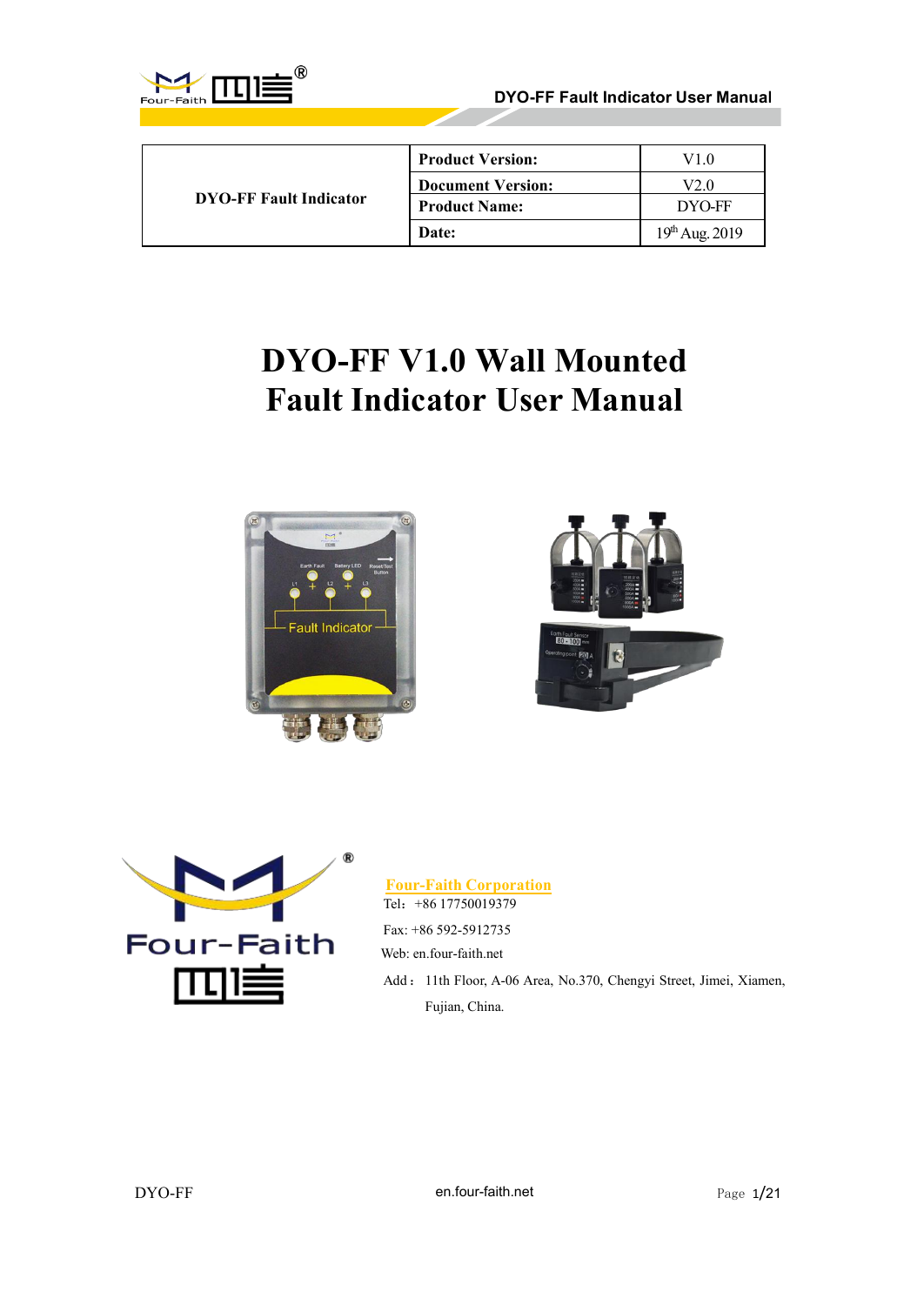

### **Files Revised Record**

| <b>Date</b>         | <b>Version</b> | <b>Remark</b>                        | <b>Author</b> |
|---------------------|----------------|--------------------------------------|---------------|
| $30^{th}$ Sep. 2018 | V1.0           | Initial version                      | Ethan Zhuang  |
| $25th$ Jan. 2019    | V1.1           |                                      | Ethan Zhuang  |
| 19th Aug. 2019      | V2.0           | Text content and layout optimization | Lucas Ma      |
|                     |                |                                      |               |
|                     |                |                                      |               |

### **Copyright Notice**

All contents in the files are protected by copyright law, and all copyrights are reserved by Xiamen Four-Faith Communication Technology Co., Ltd. Without written permission, all commercial use of the files from Four-Faith are forbidden, such as copy, distribute, reproduce the files, etc., but non-commercial purpose, downloaded or printed by individual (all files shall be not revised, and the copyright and other proprietorship notice shall be reserved) are welcome.

### **Trademark Notice**

Four-Faith  $\sum_{\text{Four-Faith}}$   $\sum_{\text{Four-Faith}}$   $\sum_{\text{Four-Faith}}$   $\sum_{\text{Four-Faith}}$   $\sum_{\text{Four-Faith}}$   $\sum_{\text{Four-Faith}}$   $\sum_{\text{Four-Faith}}$   $\sum_{\text{Four-Faith}}$   $\sum_{\text{Four-Faith}}$   $\sum_{\text{Four-Faith}}$   $\sum_{\text{Four-Faith}}$   $\sum_{\text{Four-Faith}}$   $\sum_{\text{Four-Faith}}$   $\sum_{\text{Four-Faith}}$   $\sum_{\text{Four-Faith}}$  Xiamen Four-Faith Communication Technology Co., Ltd., illegal use of the name of Four-Faith, trademarks and other marks of Four-Faith is forbidden, unless written permission is authorized in advance.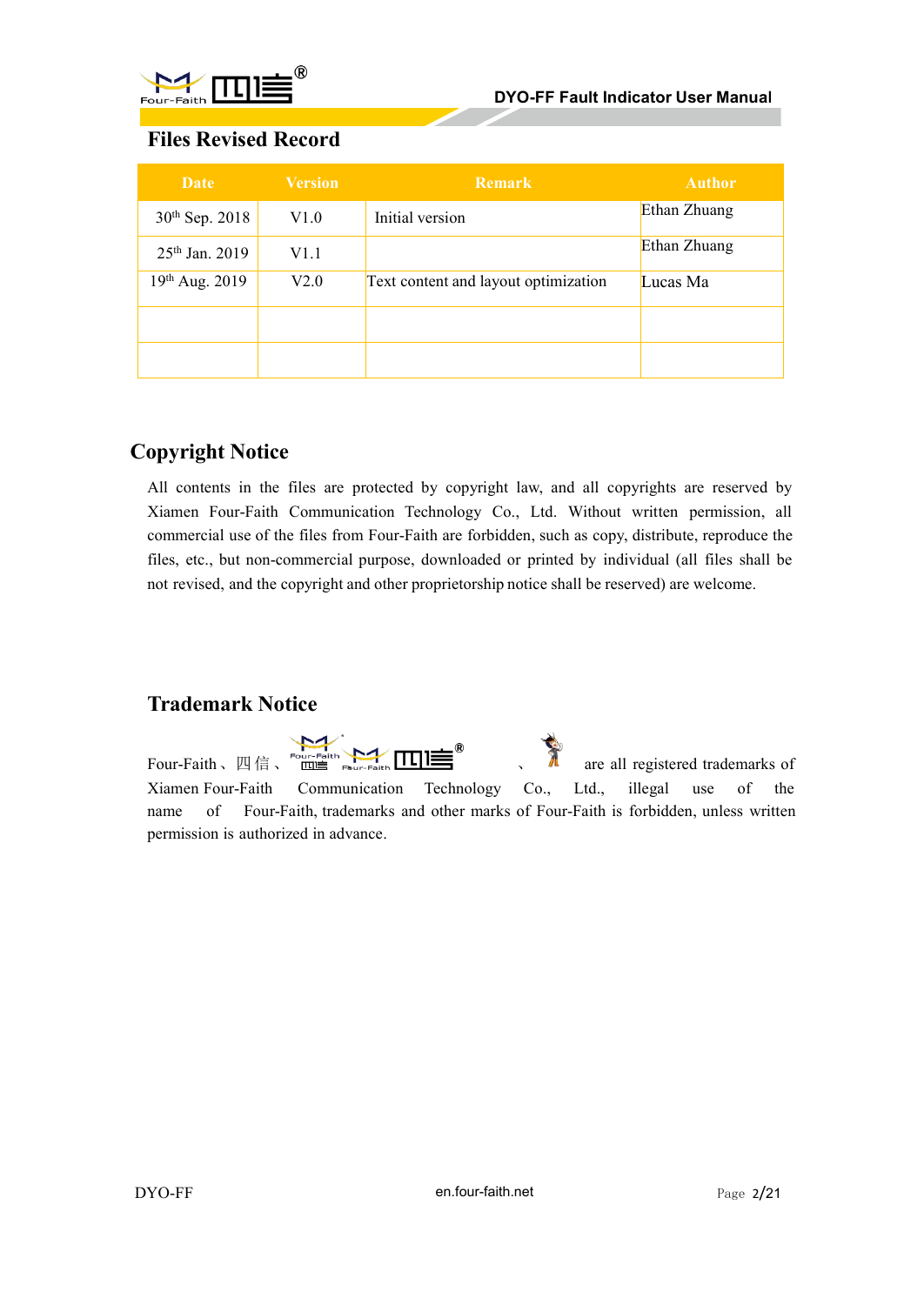

## Content

| $\mathbf{1}$ . |  |
|----------------|--|
|                |  |
|                |  |
|                |  |
|                |  |
|                |  |
|                |  |
|                |  |
|                |  |
|                |  |
|                |  |
|                |  |
|                |  |
|                |  |
|                |  |
|                |  |
|                |  |
|                |  |
|                |  |
|                |  |
|                |  |
|                |  |
|                |  |
|                |  |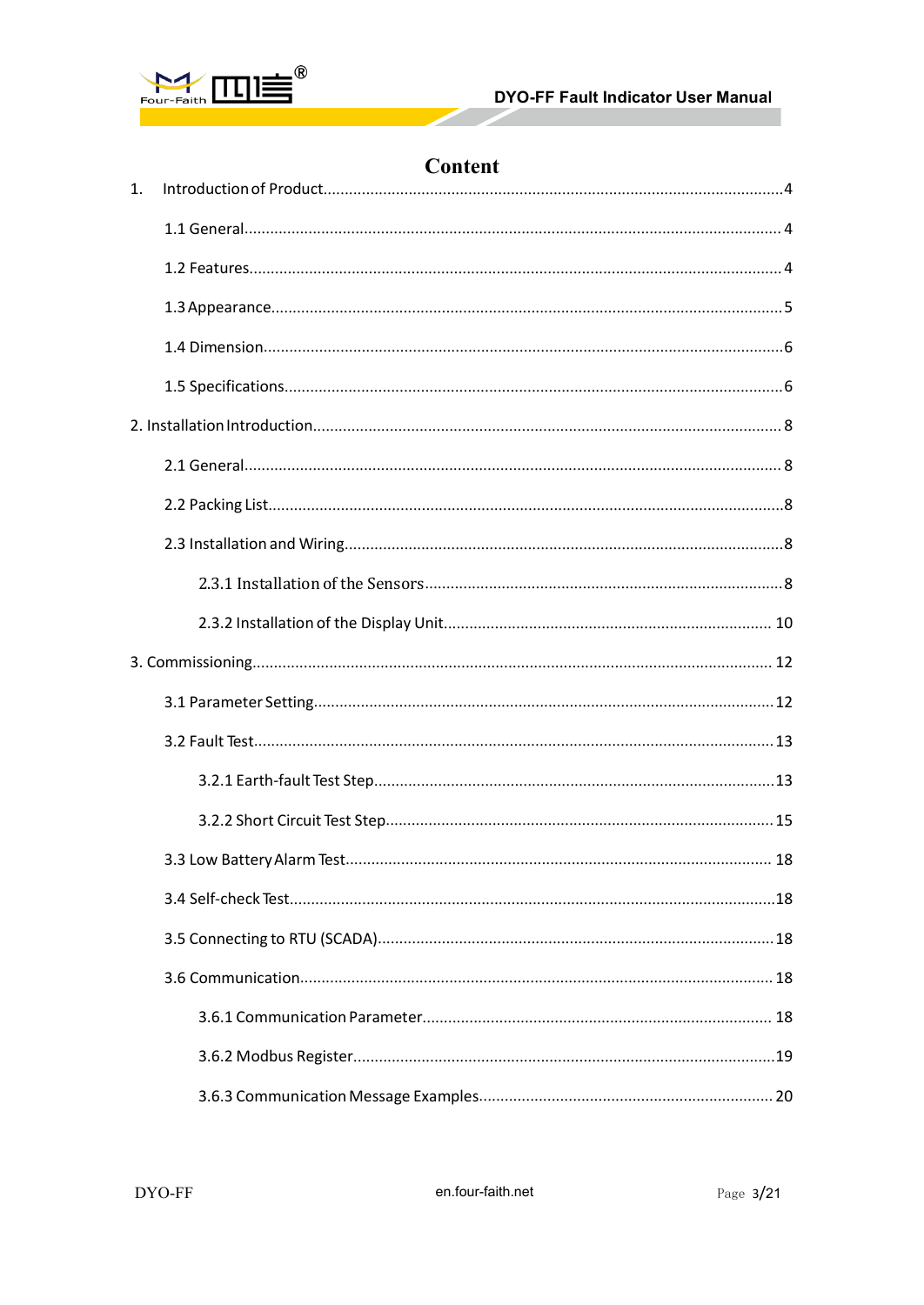

# <span id="page-3-0"></span>**1. Introduction of Product**

## <span id="page-3-1"></span>**1.1 General**

The earth-fault and short-circuit indicator type DYO-FF are used in 5~38KV cable line (underground) power distribution networks to monitor and locate earth fault and short circuit. The red LED in display unit will blink when short circuit or earth fault happens. The fault information will also be sent to SCADA system by external connection with IP Modem or RTU/FRTU. DYO-FF indicator consists of:

**1 pcs Display Unit:** wall-mounted with LED indication

**3 pcs Sensors:** Short-circuit detection, cable connection

**1 pcs Sensor:** Earth-fault detection, cable connection

When the sensors detect short-circuit and earth-fault, it transmits the fault information to display unit by cable immediately. Then the LED starts to flash, and the display unit send the fault signal to SCADA system by relay output or MODBUS at the same time. The fault indicator will also be shown on the Map location or Mimic diagram of SCADA system, it helps the user to identify the faulty section quickly.

## <span id="page-3-2"></span>**1.2 Features**

**Fault Indication**

- Indication of transient or permanent short-circuit by ultra-bright blinking red LED.
- Indication of earth-fault by ultra-bright blinking red LED.
- Indication of Low battery alarm by ultra-bright blinking yellow LED.

#### **Various I/O interfaces**

- Provide 1 DI, support 9-38V DC wide voltage input range.
- Provide 2 DO, one for short-circuit and earth-fault alarm, the other one for Low battery alarm. It can be customized.
- ◆ Provide 1 external LED lamp interface

#### **Dual Power Supply**

- $\blacklozenge$  Support external 5~36V DC power supply
- Support internal 3.6V replaceable lithium battery

#### **Multiple Reset Method**

- Timing reset
- Button reset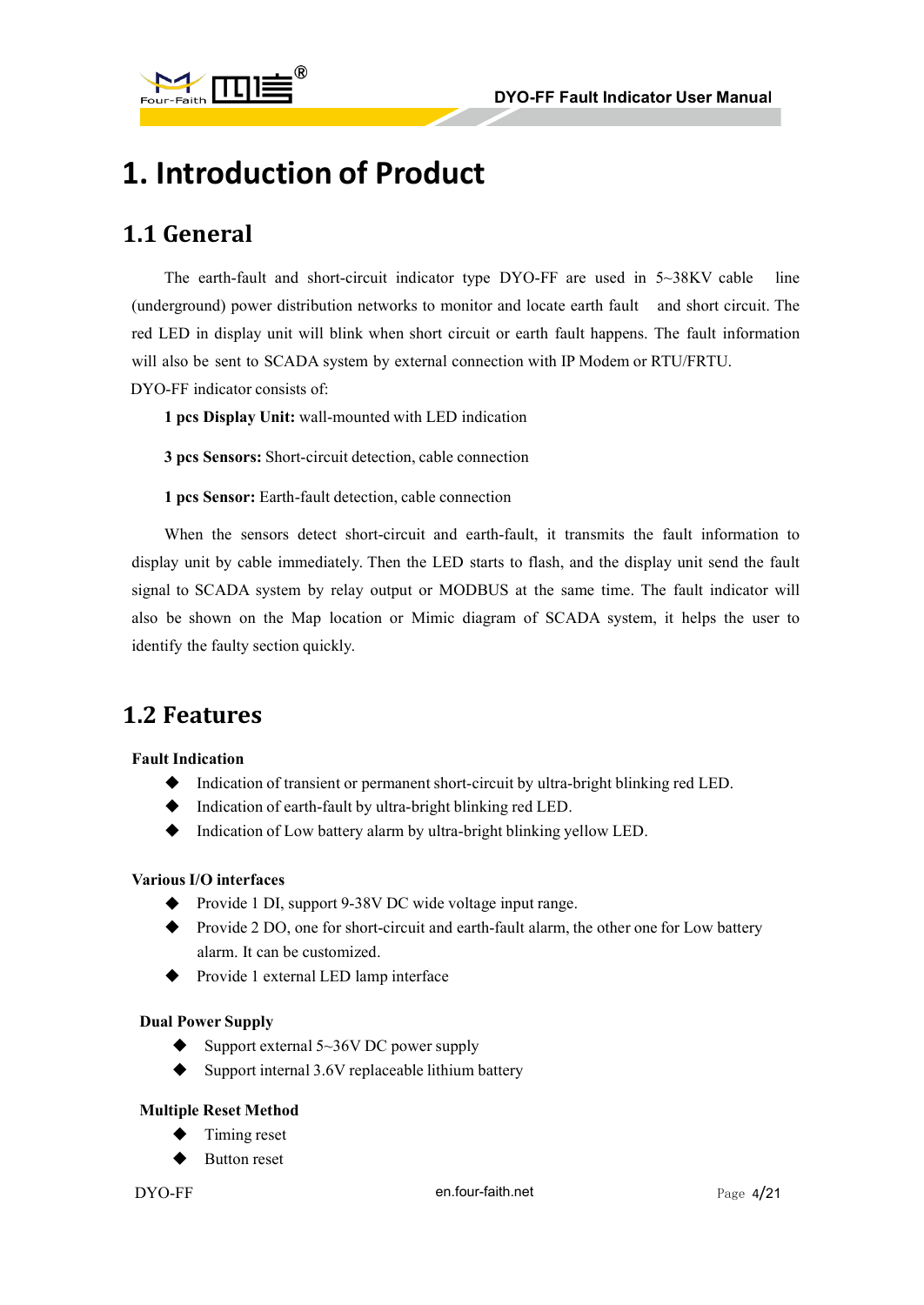



- ◆ AC voltage reset
- DI reset
- Load current recovering reset
- Remote Reset by MODBUS

#### **Flexible Parameter Setting Method**

- $\blacklozenge$  By DIP switch
- $\blacklozenge$  By MODBUS

#### **Stability and Reliability**

- High-performance industrial 32bits CPU
- Support low power consumption mode
- Support hardware and software WDT

## <span id="page-4-0"></span>**1.3Appearance**





| <b>Display Unit</b>              | (CTs)<br><b>Sensors</b>                        |
|----------------------------------|------------------------------------------------|
| 3*Short-circuit LED (red)        | 3*Short-circuit sensors (CT) with copper cable |
| 1*Earth-fault LED (red)          | 1*Earth-fault sensor (CT) with copper cable    |
| 1*Low battery alarm LED (yellow) |                                                |
| 1*Button                         |                                                |
| 3*PG9 cable glands               |                                                |
|                                  |                                                |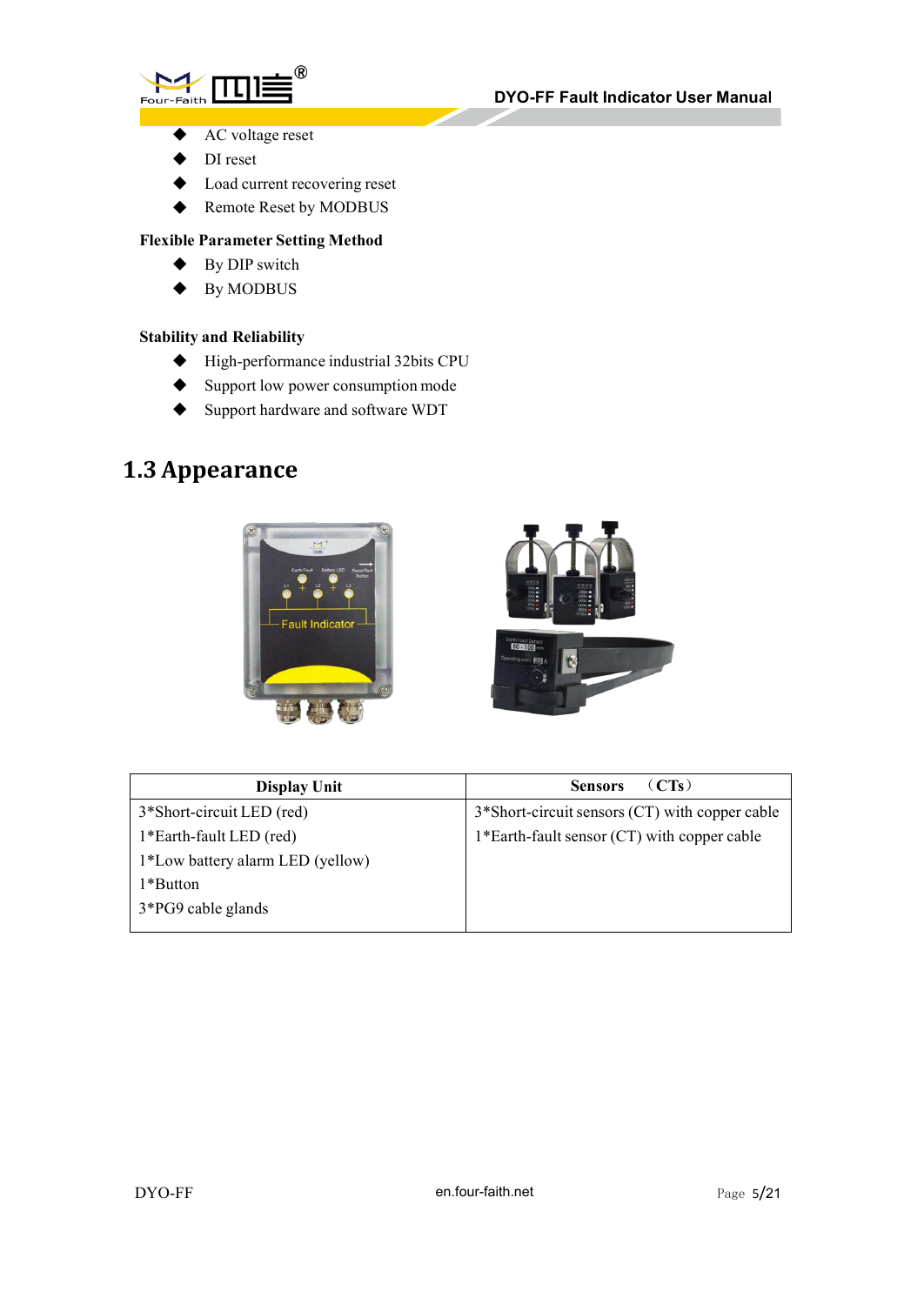



## <span id="page-5-0"></span>**1.4 Dimension**



Dimension: 100mm x 120mm x 45mm (W\*H\*D) (exclusive cable gland)

## <span id="page-5-1"></span>**1.5 Specifications**

#### **Electrical Parameters**

| <b>Applicable Voltage Level</b>                       | $5 \sim 38$ KV                                                                                     |
|-------------------------------------------------------|----------------------------------------------------------------------------------------------------|
| <b>Applicable Current Level</b>                       | $0 \leq I \leq 600$ A                                                                              |
| <b>Maximum Fault Current</b>                          | 1200A                                                                                              |
| <b>Short-circuit Trip Current</b><br>(Phase to Phase) | 150A/360A/450A/625A, default 150A, adjustable by DIP<br>switch or MODBUS, Support customization    |
| <b>Short-circuit Response Delay</b><br><b>Time</b>    | 50ms/100ms/150ms/200ms, default 50ms, adjustable by<br>DIP switch or MODBUS, Support customization |
| <b>Earth-fault Trip Current</b><br>(Phase to Ground)  | 40A/80A/120A/160A, default 40A, adjustable by DIP<br>switch or MODBUS, Support customization       |
| <b>Earth-fault Response Delay Time</b>                | 50ms/100ms/150ms/200ms, default 50ms, adjustable by<br>DIP switch or MODBUS, Support customization |
| <b>Short-time Withstand Current</b>                   | 31.5kA/2s                                                                                          |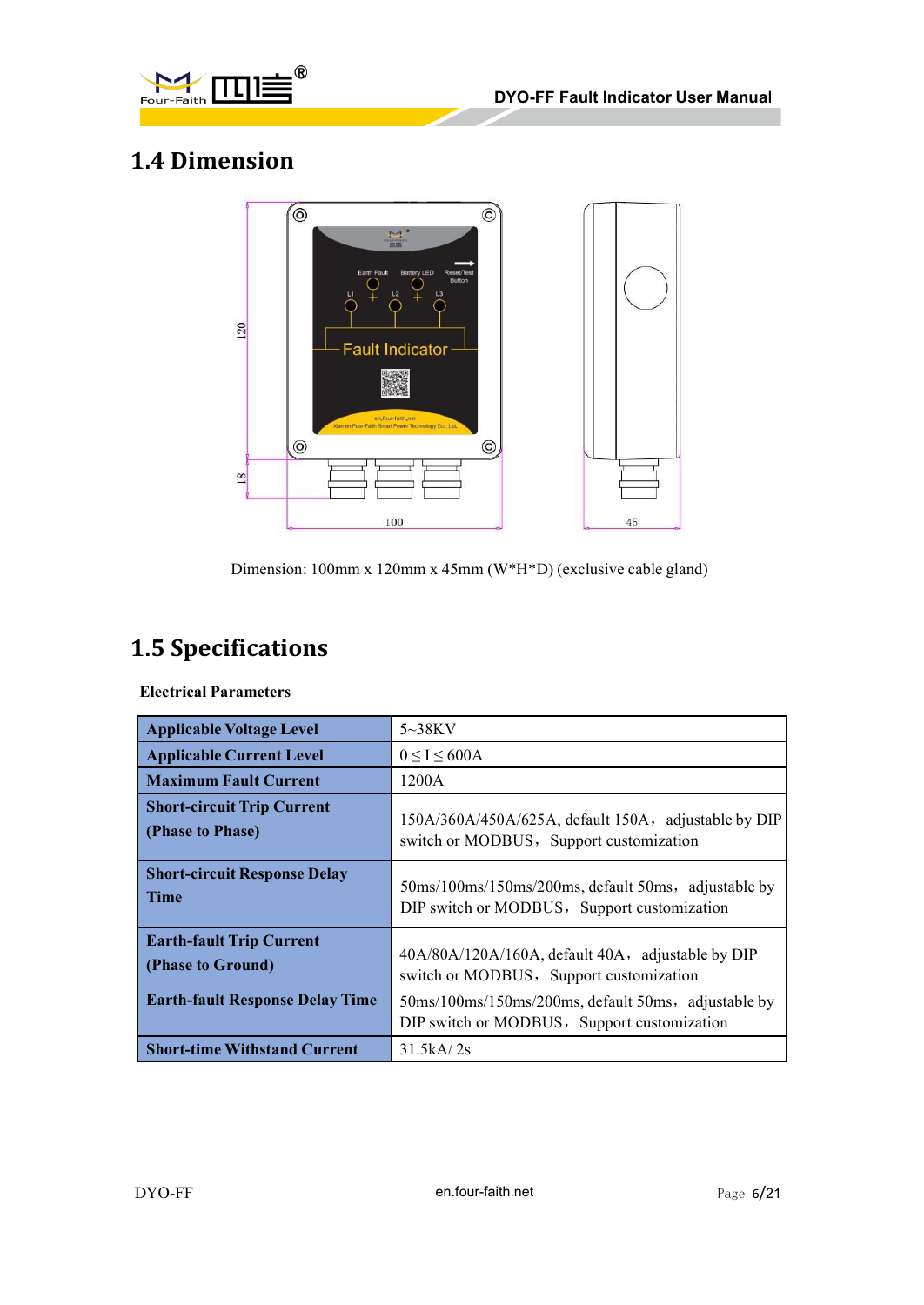

### **Power Supply**

| <b>Internal Battery</b>      | $\parallel$ 3.6V, lithium battery, type AA |
|------------------------------|--------------------------------------------|
| <b>External Power Source</b> | $\vert$ 5-36V DC (Optional)                |

#### **Interface**

| <b>Serial Port</b> | $\bullet$ 1 RS485                            |
|--------------------|----------------------------------------------|
|                    | $\bullet$ Data bits: 8                       |
|                    | $\bullet$ Stop bits: 1                       |
|                    | • Parity: none                               |
|                    | • Baud Rate: 9600 bits/s                     |
| $l/O$              | $1*DI: 9-38VDC$ input                        |
|                    | 2*DO: Maximum switching voltage 250VAC/30VDC |
|                    | Maximum switching current 5A                 |
|                    | 1*external LED lamp interface                |
| <b>AC</b> Input    | 1*AC220-240V voltage recovery interface      |

#### **Reset**

| <b>Timing Reset</b> (transient short-<br>$circuit$ and earth-fault)             | 2min(for test), 12h, 24h, 48h, adjustable by DIP switch |
|---------------------------------------------------------------------------------|---------------------------------------------------------|
| <b>Button Reset</b> (transient/<br>permanent short-circuit and earth-<br>fault) | Manual by push-button                                   |
| <b>DI Reset</b> (transient and permanent<br>short-circuit, earth-fault)         | By 9-38V DC wide voltage input                          |
| <b>AC Voltage Reset</b> (permanent<br>short-circuit)                            | By AC220-240V recovery                                  |
| <b>Load Current Reset</b> (permanent<br>short-circuit)                          | By load current $(>15A)$                                |
| <b>MODBUS Reset</b> (transient and<br>permanent short-circuit, earth-<br>fault) | By communication                                        |

#### **Protection Level**

| <b>Display Unit</b> | IP54        |
|---------------------|-------------|
| Sensor (CT)         | <b>IP68</b> |

#### **Environmental Limits**

| <b>Environment Temperature</b> | -40 $^{\circ}$ C to +70 $^{\circ}$ C |
|--------------------------------|--------------------------------------|
| Relative Humidity              | $\leq$ 95%RH                         |
| <b>Altitude</b>                | $\leq 4000$ m                        |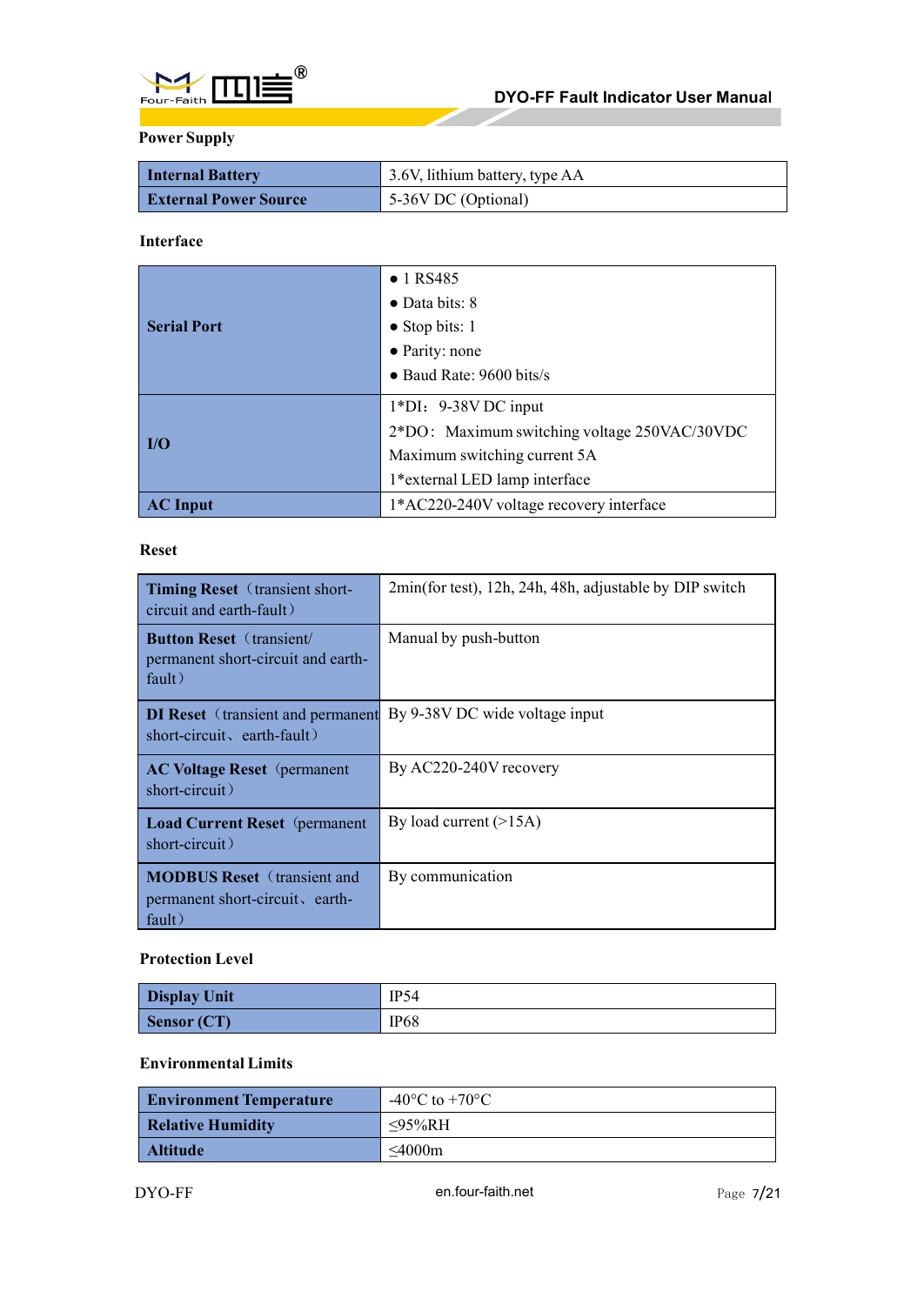

# <span id="page-7-0"></span>**2. Installation Introduction**

## <span id="page-7-1"></span>**2.1 General**

The fault indicator must be installed correctly to make it work properly.

## <span id="page-7-2"></span>**2.2 Packing List**

| Name                                        | Quantity | <b>Notes</b> |
|---------------------------------------------|----------|--------------|
| Display Unit                                |          |              |
| Short-Circuit Sensor (CT) with Copper Cable |          |              |
| Earth Fault Sensor (CT) with Copper Cable   |          |              |
| Power Adapter                               |          | optional     |
| Certification Card                          |          |              |
| Maintenance Card                            |          |              |

## <span id="page-7-3"></span>**2.3 Installation and Wiring**

### <span id="page-7-4"></span>**2.3.1 Installation of the Sensors**

1) Installation of Earth Fault Sensor, the Max. diameter is 110mm



Cable tie is provided to fix the cable line.

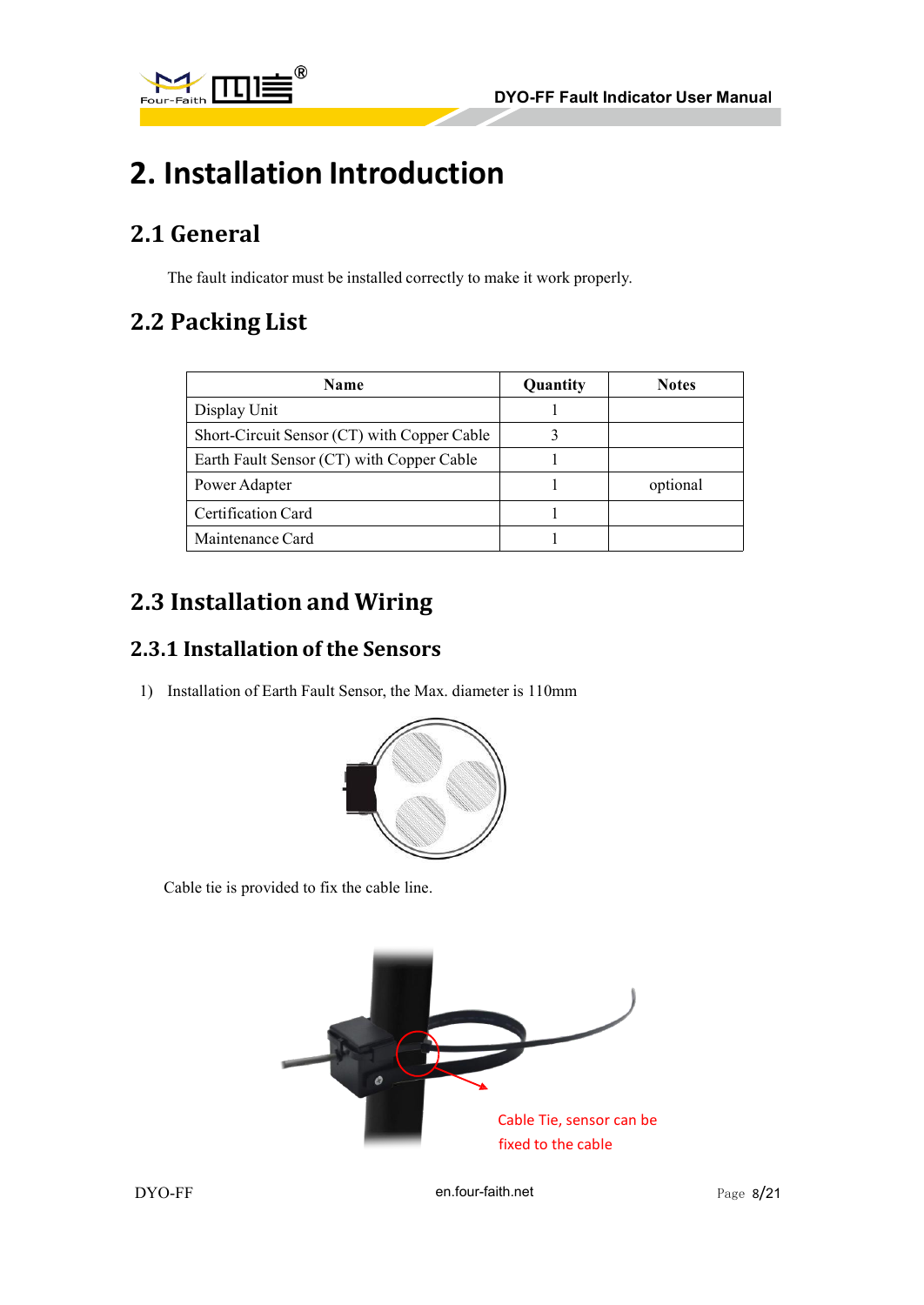

2) Installation of Short-circuit Sensor, the Max. diameter is 40mm

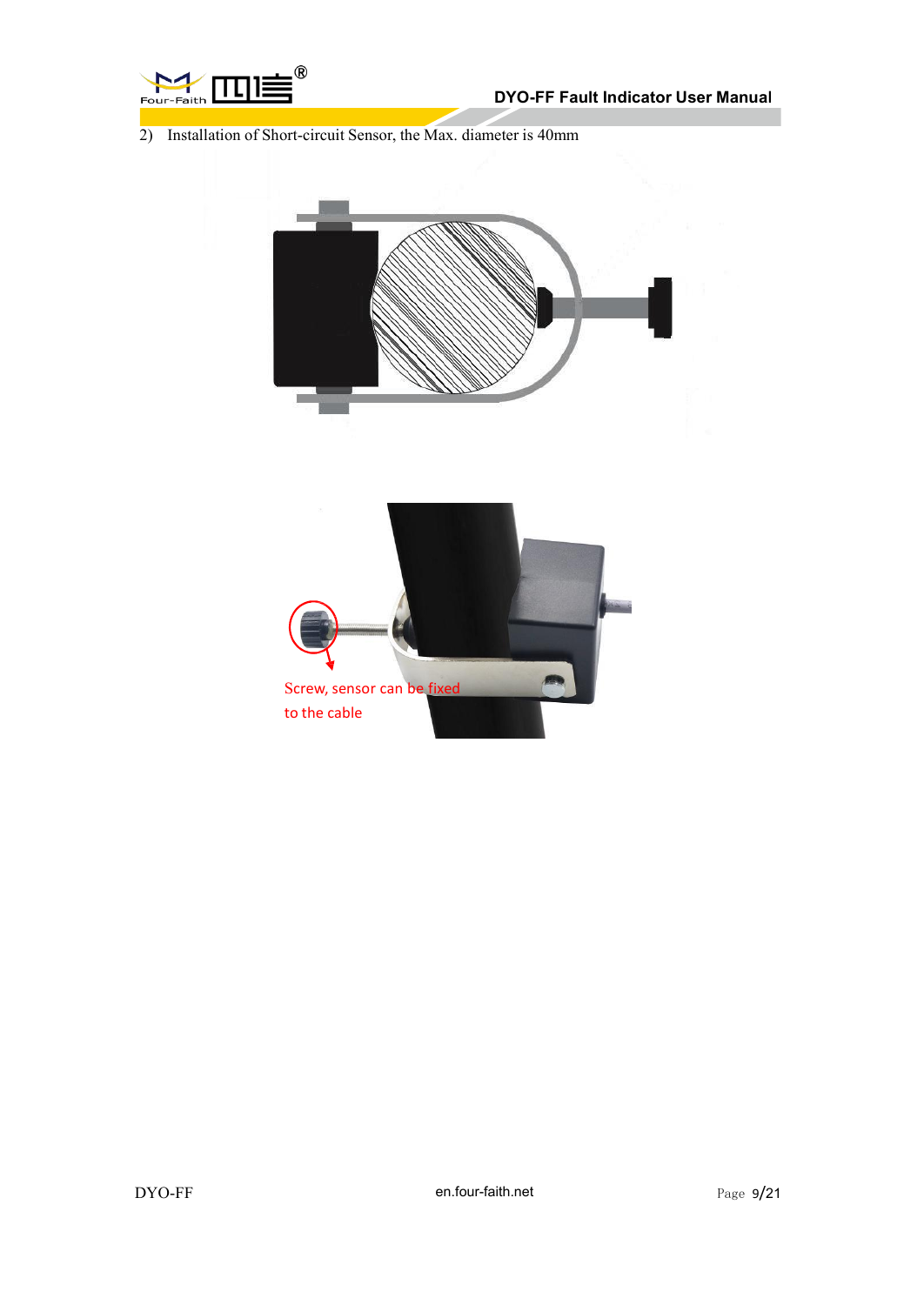

### <span id="page-9-0"></span>**2.3.2 Installation of the Display Unit**

1) **Step1:** unscrew theA-1, A-2, A-3 and A-4 screws, then remove the front panel from display unit



**A:** front panel of display unit

**B:** back cover of display unit

**A-1, A-2, A-3, A-4:** screws to fixe the panel and cover

2) **Step 2:** using 2\*M4 screw to fixed the back cover on the wall





**B-1, B-2:** wall mounted screw hole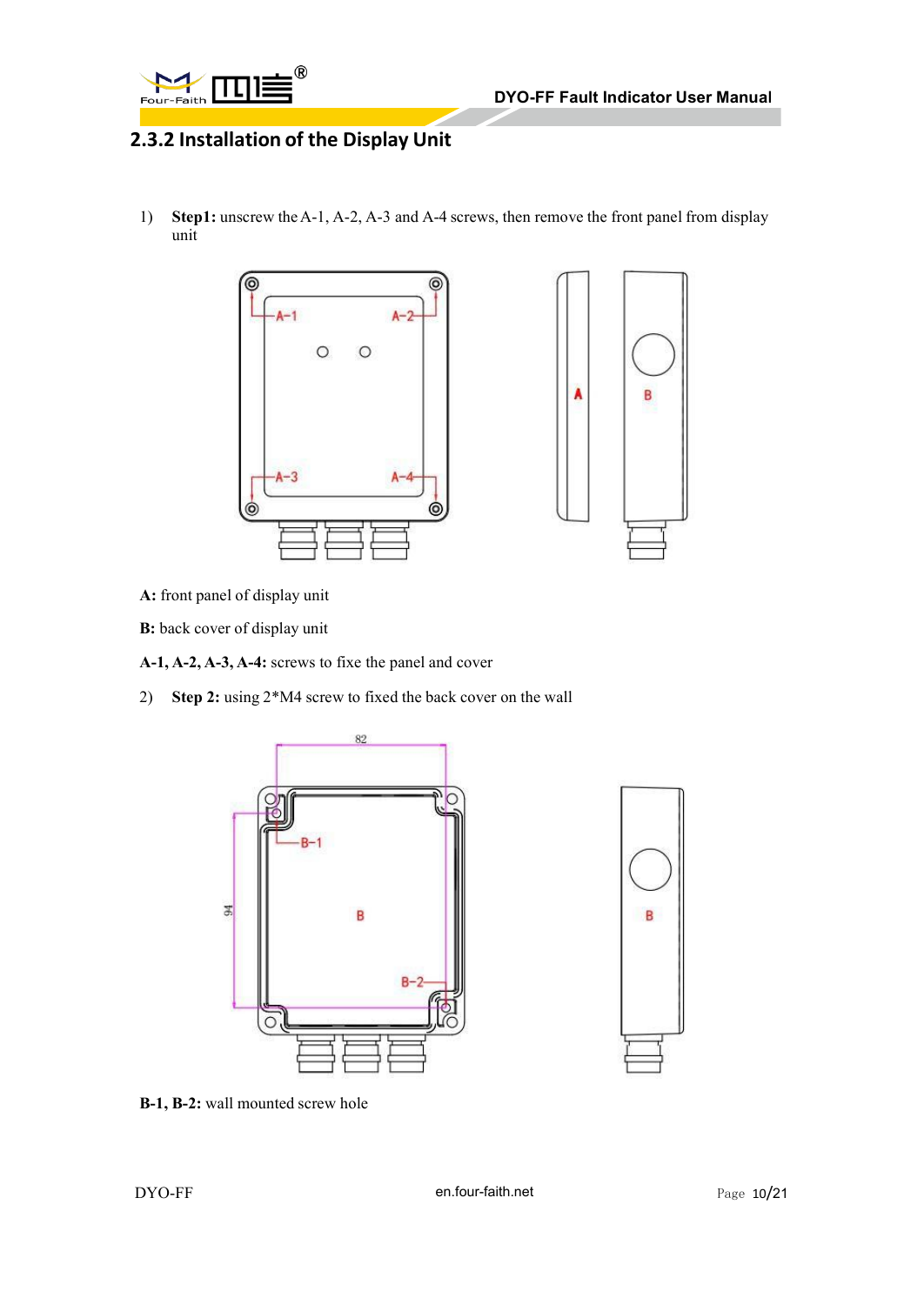



3) **Step 3:** Wiring and close the front panel again.

Terminal block definition description:

| 10<br>20<br>웋<br>E<br>웋<br>욿<br>욿<br>훓<br>Ě<br>B<br>통<br>$\theta$<br>' 롱<br>5<br>叾 |                 |                                                                                    |
|------------------------------------------------------------------------------------|-----------------|------------------------------------------------------------------------------------|
| PIN                                                                                | Interface name  | <b>Explanation</b>                                                                 |
| $1 - 2$                                                                            | GND-CT1         | Phase A short circuit sensor (CT), not need to<br>distinguish positive or negative |
| $3-4$                                                                              | GND-CT2         | Phase B short circuit sensor (CT), not need to<br>distinguish positive or negative |
| $5-6$                                                                              | GND-CT3         | Phase C short circuit sensor (CT), not need to<br>distinguish positive or negative |
| $7 - 8$                                                                            | GND-CT4         | Earth fault sensor (CT), not need to distinguish<br>positive or negative           |
| $9 - 10$                                                                           | <b>LED-GND</b>  | External LED lamp                                                                  |
| $11 - 12$                                                                          | DO <sub>1</sub> | Digital output 1 (Relay output), Earth-fault and<br>Short-circuit alarm            |
| $13 - 14$                                                                          | DO <sub>2</sub> | Digital output 2 (Relay output), Low battery alarm                                 |
| $15 - 16 - 17$                                                                     | GND-A-B         | RS485, A for RS485+, B for RS485-                                                  |
| 18-19                                                                              | GND-DI          | Digital input 1, 9-38VDC, DI for positive, GND<br>for negative                     |
| $20 - 21$                                                                          | <b>GND-VIN</b>  | DC power, 5-36V, VIN for positive, GND for<br>negative                             |
| $22 - 23$                                                                          | VAC-VAC         | AC220-240V, not need to distinguish<br>positive or negative                        |

**(Note: 3 PG9 cable glands are the same, cables can go through any PG9 cable glands)**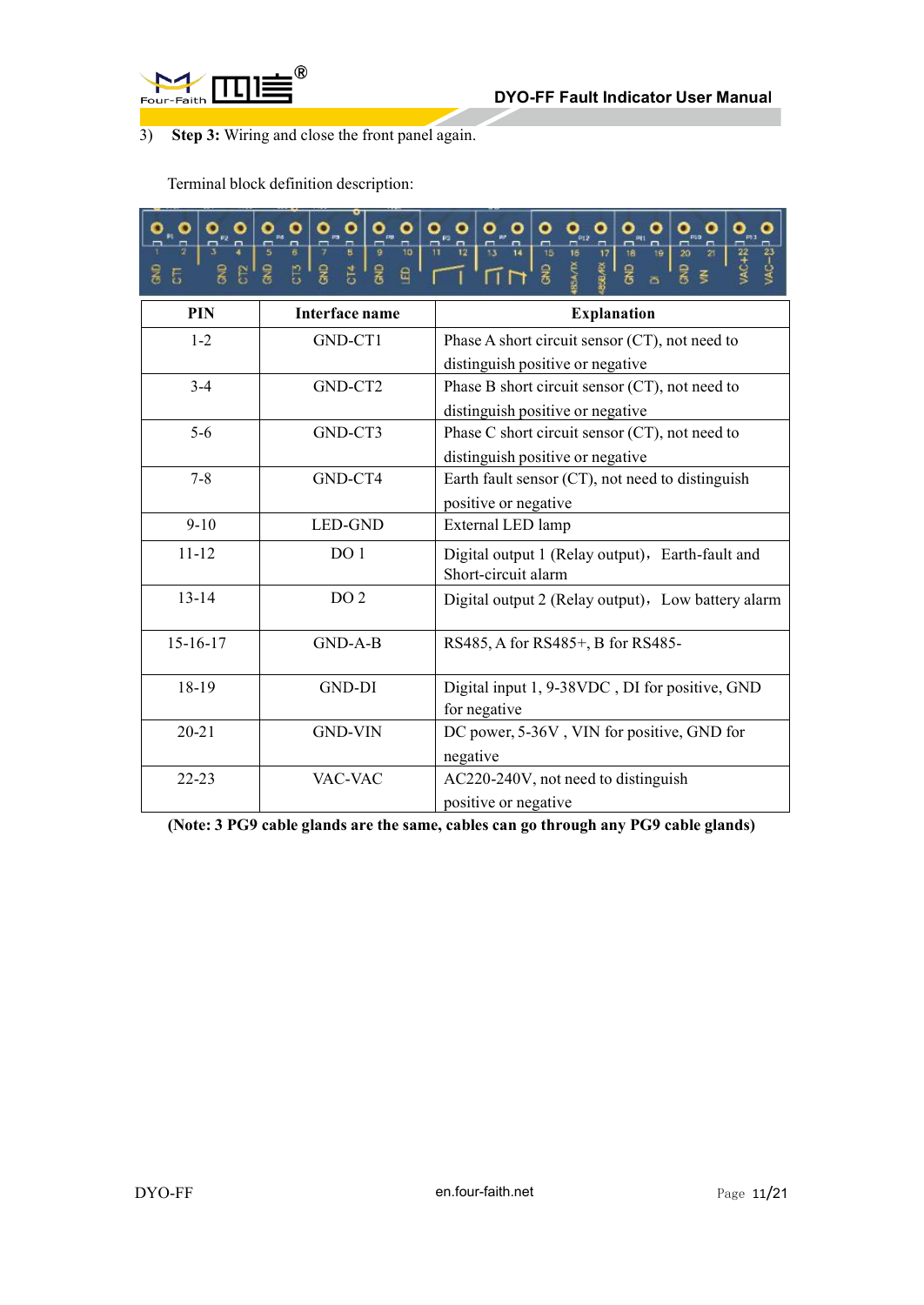

# <span id="page-11-0"></span>**3. Commissioning**

## <span id="page-11-1"></span>**3.1 Parameter Setting**

| J2.1            | J2.2      | J2.3       | J2.4             | J3.1       | J3.2       | <b>J3.3</b> | J3.4       | J4.1       | J4.2       | J4.3       | J4.4       |                                  |
|-----------------|-----------|------------|------------------|------------|------------|-------------|------------|------------|------------|------------|------------|----------------------------------|
|                 |           |            |                  | <b>OFF</b> | <b>OFF</b> |             |            |            |            |            |            | Earth-fault trip current: 40A    |
|                 |           |            |                  | <b>OFF</b> | ON         |             |            |            |            |            |            | Earth-fault trip current:80A     |
|                 |           |            |                  | ON         | <b>OFF</b> |             |            |            |            |            |            | Earth-fault trip current: 120A   |
|                 |           |            |                  | ON         | ON         |             |            |            |            |            |            | Earth-fault trip current:160A    |
|                 |           |            |                  |            |            | <b>OFF</b>  | <b>OFF</b> |            |            |            |            | Earth-fault response             |
|                 |           |            |                  |            |            |             |            |            |            |            |            | delay time :50ms                 |
|                 |           |            |                  |            |            | <b>OFF</b>  | ON         |            |            |            |            | Earth-fault response             |
|                 |           |            |                  |            |            |             |            |            |            |            |            | delay time: 100ms                |
|                 |           |            |                  |            |            | ON          | <b>OFF</b> |            |            |            |            | Earth-fault response             |
|                 |           |            |                  |            |            |             |            |            |            |            |            | delay time: 150ms                |
|                 |           |            |                  |            |            | ON          | ON         |            |            |            |            | Earth-fault response             |
|                 |           |            |                  |            |            |             |            |            |            |            |            | delay time : 200ms               |
| <b>OFF</b>      | OFF       |            |                  |            |            |             |            |            |            |            |            | Short-circuit trip current: 150A |
| <b>OFF</b>      | <b>ON</b> |            |                  |            |            |             |            |            |            |            |            | Short-circuit trip current:360A  |
| $\overline{ON}$ | OFF       |            |                  |            |            |             |            |            |            |            |            | Short-circuit trip current:450A  |
| ON              | <b>ON</b> |            |                  |            |            |             |            |            |            |            |            | Short-circuit trip current: 625A |
|                 |           | <b>OFF</b> | OFF              |            |            |             |            |            |            |            |            | Short-circuit response           |
|                 |           |            |                  |            |            |             |            |            |            |            |            | delay time: 50ms                 |
|                 |           | <b>OFF</b> | $\overline{ON}$  |            |            |             |            |            |            |            |            | Short-circuit response           |
|                 |           |            |                  |            |            |             |            |            |            |            |            | delay time: 100ms                |
|                 |           | ON         | $\overline{OFF}$ |            |            |             |            |            |            |            |            | Short-circuit response           |
|                 |           |            |                  |            |            |             |            |            |            |            |            | delay time :150ms                |
|                 |           | ON         | $\overline{ON}$  |            |            |             |            |            |            |            |            | Short-circuit response           |
|                 |           |            |                  |            |            |             |            |            |            |            |            | delay time : 200ms               |
|                 |           |            |                  |            |            |             |            | <b>OFF</b> | <b>OFF</b> |            |            | Reset time: 2Min                 |
|                 |           |            |                  |            |            |             |            | <b>OFF</b> | ON         |            |            | Reset time: 12hour               |
|                 |           |            |                  |            |            |             |            | ON         | <b>OFF</b> |            |            | Reset time: 24 hour              |
|                 |           |            |                  |            |            |             |            | ON         | ON         |            |            | Reset time: 48hour               |
|                 |           |            |                  |            |            |             |            |            |            | ON         |            | <b>Remote Setting</b>            |
|                 |           |            |                  |            |            |             |            |            |            | <b>OFF</b> |            | <b>DIP Setting</b>               |
|                 |           |            |                  |            |            |             |            |            |            |            | ON         | <b>Communication ON</b>          |
|                 |           |            |                  |            |            |             |            |            |            |            | <b>OFF</b> | <b>Communication OFF</b>         |
|                 |           |            |                  |            |            |             |            |            |            |            |            |                                  |

Note: after change the DIP setting, the reset button must be pushed twice, so that the new setting can take effect.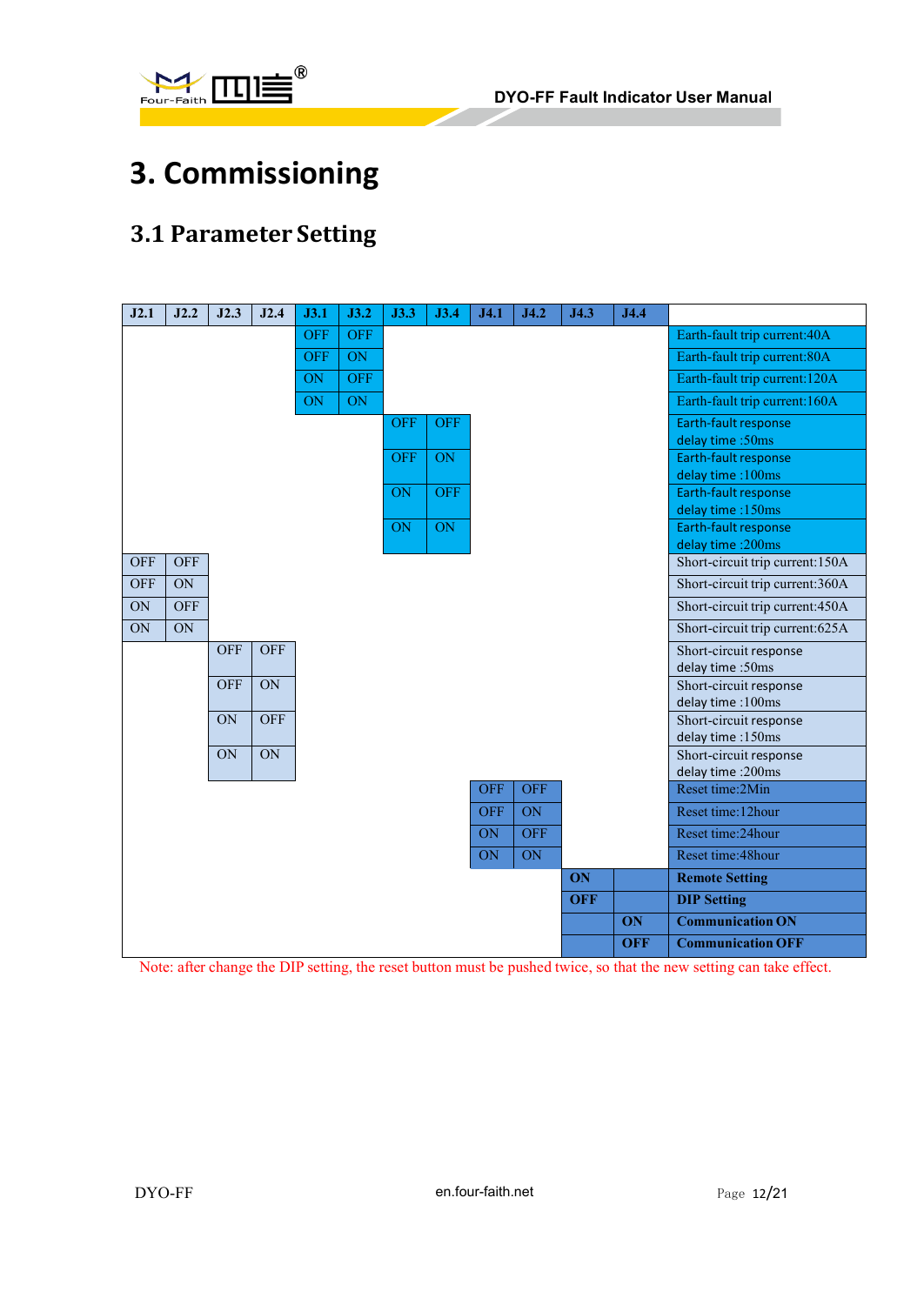

DIP setting positions are shown as below:



## <span id="page-12-0"></span>**3.2 Fault Test**

When detecting fault, the display unit will indicate the fault by both LED blinking and relay output at the same time. The LED will stop blinking and the relay will come back when fulfill one of the following conditions (depends on different fault type)

- Push the button manually
- after reset time
- AC220-240V voltage recovery (Optional)
- DI signal reset (Optional)
- Load Current recovering (Optional)
- Communications by MODBUS (Optional)

### <span id="page-12-1"></span>**3.2.1 Earth-fault Test Step**

#### **1) Wiring**

remove front panel of the display unit, connect the Earth fault sensor (CT) to terminal 7 and 8, please refer to "2.3.2 Installation of the Display Unit" for more information of cable connection

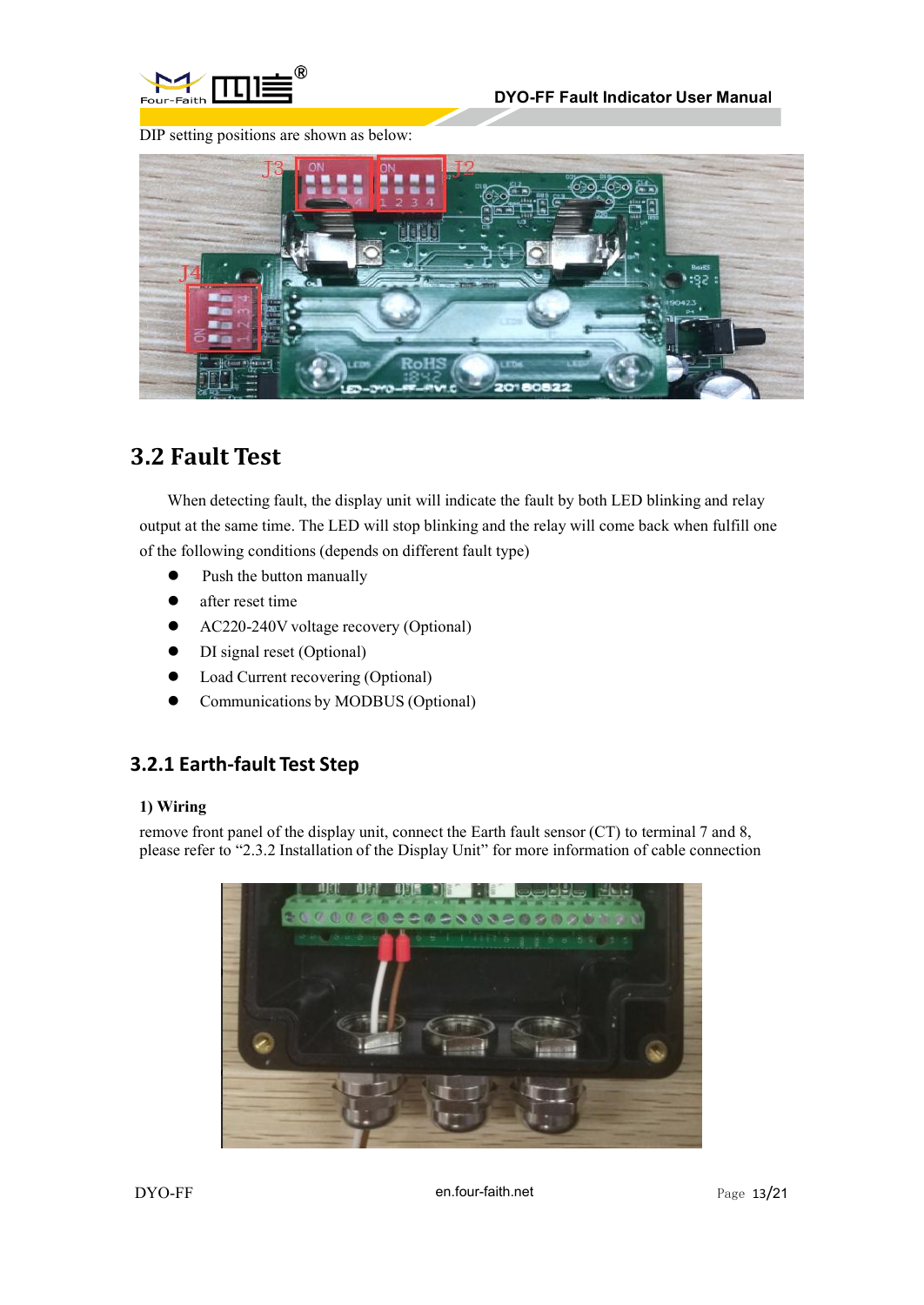

### **2) Install the earth-fault sensor (CT) to the cable**

Install the earth-fault sensor (CT) to the cable with the help of cable tie, **the sensor must be close to the line**,

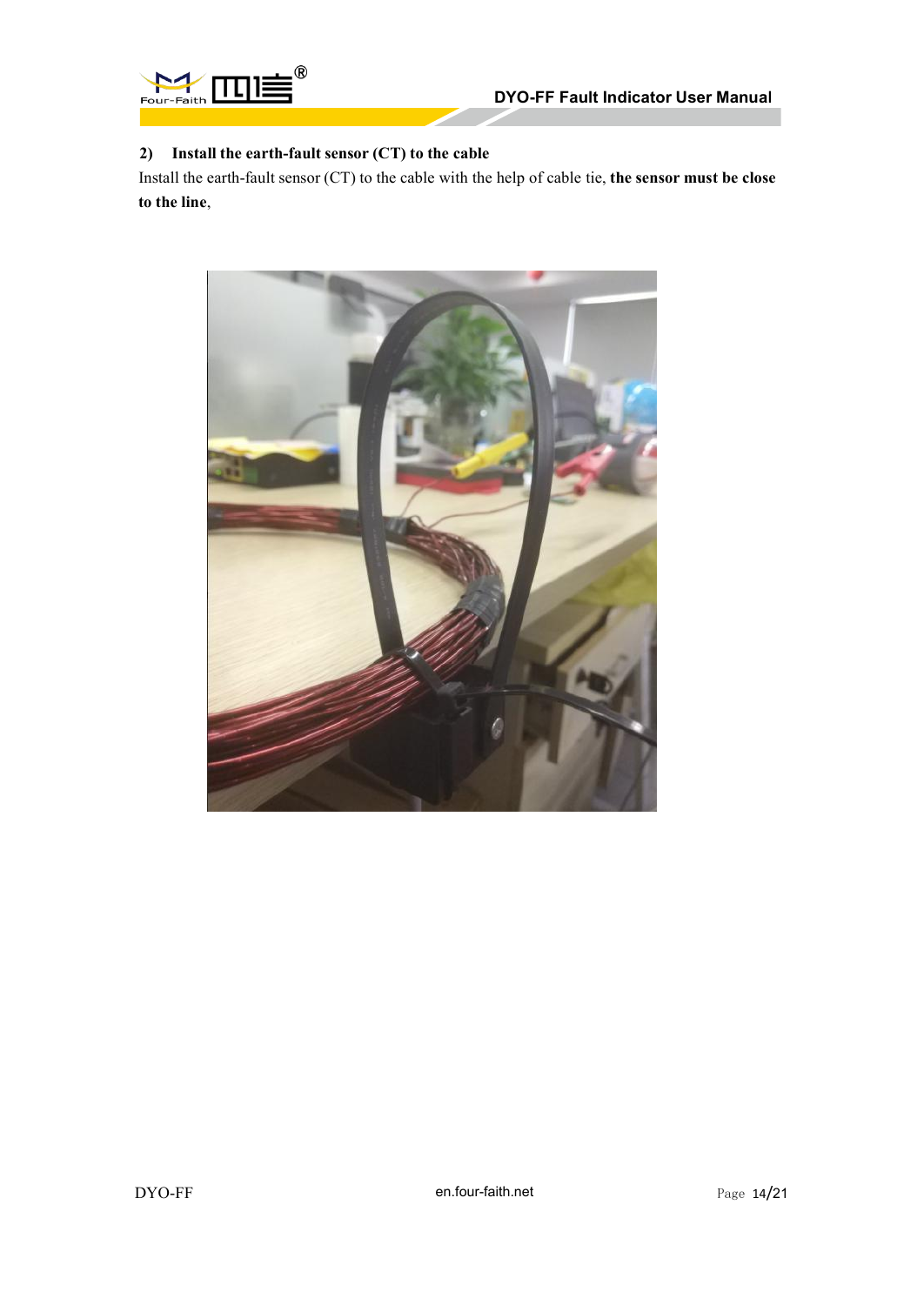

#### **3) Set the parameter**

set the DIP switch in order to select the earth fault trip current and reset time, please see **"3.1**

**parameter setting"** for more details

For example: the setting below means that the earth fault trip current is 40A, earth fault response delay time is 50ms and the auto reset time is 2 minutes

| J2.1 | J2.2 | J2.3  | J2.4 | J3.1 | J3.2 | J3.3 | J3.4       | J4.1 | J4.2       | J4.3 | J4.4 | value                |
|------|------|-------|------|------|------|------|------------|------|------------|------|------|----------------------|
| --   | --   | $- -$ | --   |      | OFF  | OFF  | <b>OFF</b> | OFF  | <b>OFF</b> | --   | ON   | Earth-fault trip     |
|      |      |       |      |      |      |      |            |      |            |      |      | current:40A          |
|      |      |       |      |      |      |      |            |      |            |      |      | Earth fault response |
|      |      |       |      |      |      |      |            |      |            |      |      | delay time: 50ms     |
|      |      |       |      |      |      |      |            |      |            |      |      | Reset time:2 minutes |

#### **4) Simulate the earth-fault**

add the current more than  $40A$  (e.g.:  $50A$ ), and the duration time must greater than  $40ms$  (e.g.: 100ms) when the earth-fault happen, Earth-fault LED (red) will start to blink, and DO1 (relay 1, terminal 11-12, NO) will close and keep until reset

#### **5) Reset**

push the button manually: push the button one

time after reset time, e.g.: 12hours

DI signal reset, e.g.: DC12V input

MODBUS reset, e.g.: send the MODBUS message After reset, Earth-fault LED (red) will stop blinking, and DO1 will open again.

### <span id="page-14-0"></span>**3.2.2 Short Circuit Test Step**

#### **1) Wiring**

remove front panel of the display unit, connect the 3 Short Circuit sensors (CT) to terminal 1 and 6, please refer to "2.3.2 Installation of the Display Unit" for more information of cable connection

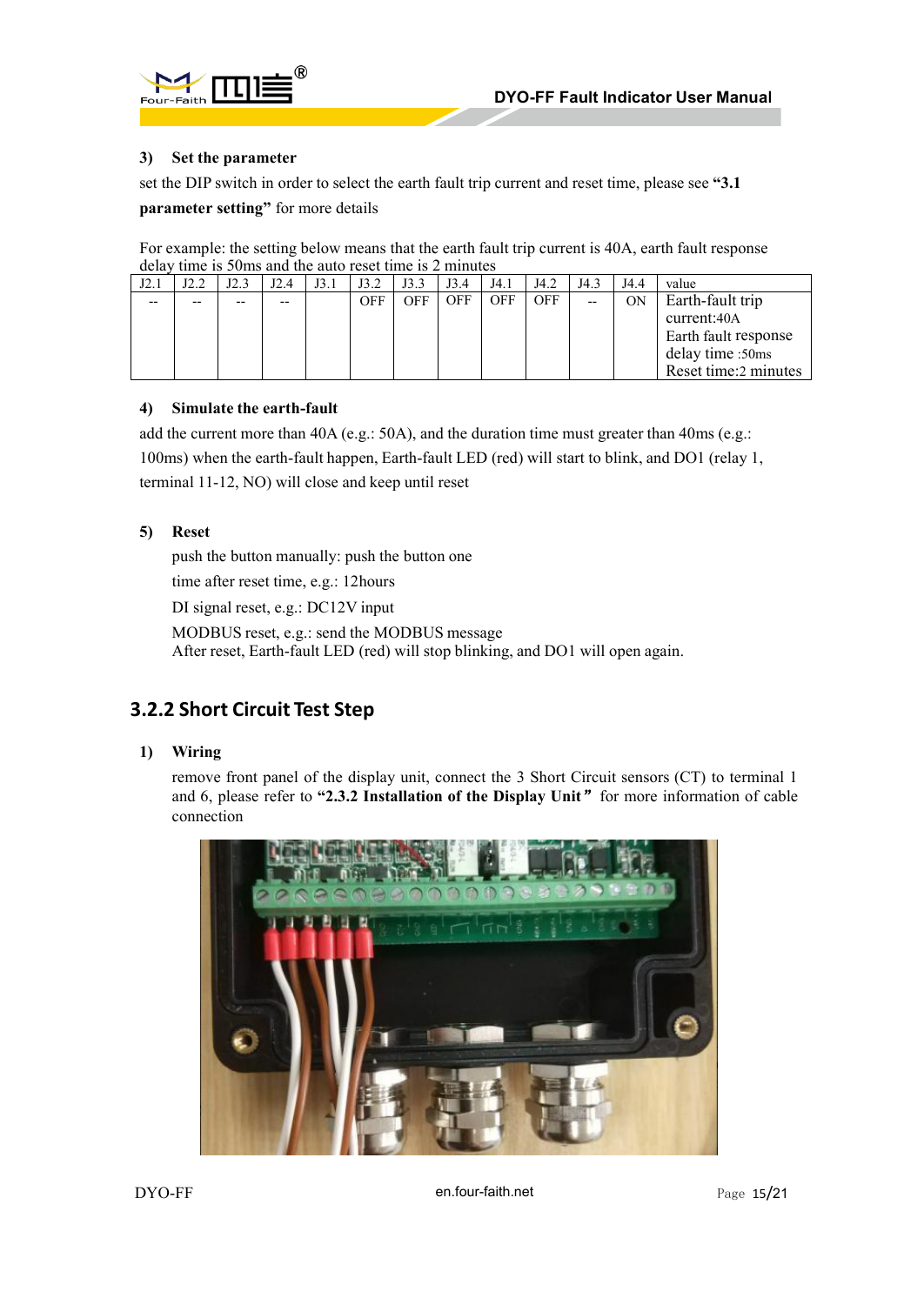

#### 2) **Install the short circuit sensor (CT) to the cable**

Install the short circuit sensors (CT) to the cable, **the sensors must be close to the line**.



#### **3) Set the parameter**

set the DIP switch in order to select the short circuit trip current and reset time, please see **"3.1 parameter setting"** for more details

For example: the setting below means that short circuit trip current is 150A, short circuit response delay time is 50ms and the auto reset time is 2 minutes

| J2.1       | J2.2       | J2.3 | J2.4       | J3.1 | J3.2 | J3.3  | J3.4 | J4.1       | J4.2       | J4.3  | J4.4 | 值                      |
|------------|------------|------|------------|------|------|-------|------|------------|------------|-------|------|------------------------|
| <b>OFF</b> | <b>OFF</b> | OFF  | <b>OFF</b> | --   | --   | $- -$ | --   | <b>OFF</b> | <b>OFF</b> | $- -$ | ON   | Earth-fault trip       |
|            |            |      |            |      |      |       |      |            |            |       |      | current:150A           |
|            |            |      |            |      |      |       |      |            |            |       |      | Short-circuit response |
|            |            |      |            |      |      |       |      |            |            |       |      | delay time: 50ms       |
|            |            |      |            |      |      |       |      |            |            |       |      | Reset time:2 minutes   |

#### **4) Simulate the transient short-circuit**

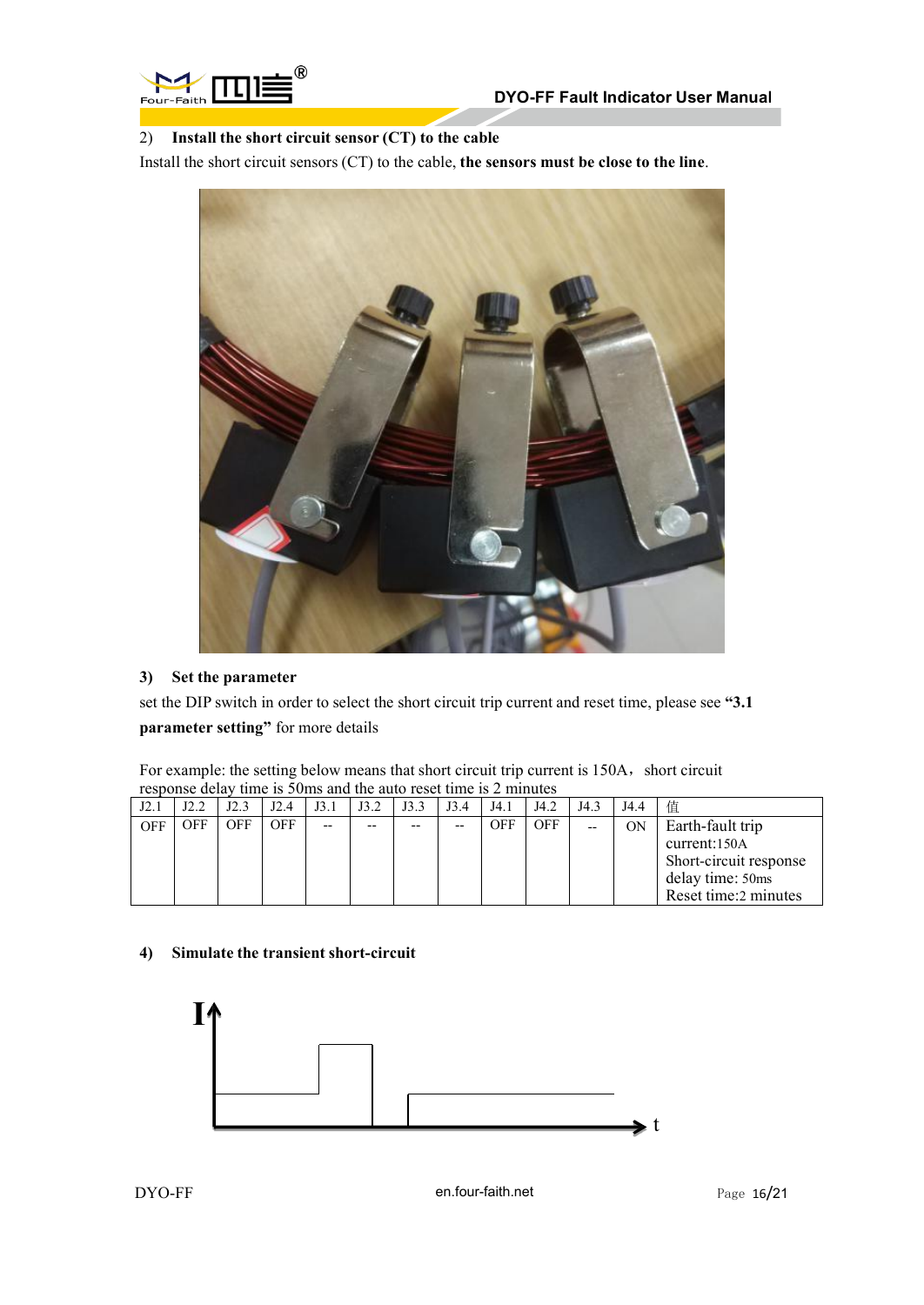

Set the current sequence as below:

- normal load current: 30A, last for 10 seconds
- short-circuit current: 300A, last for 0.04 seconds
- normal outage current: 0A, last for 0.2 seconds
- normal load current: 30A, last for 10 seconds

when the transient short circuit happen, all 3 short circuit LEDs (red) will start to blink, and DO1 (relay 1, terminal 11-12, NO) will close and keep until reset

#### **5) Transient short-circuit Reset**

push the button manually: push the button one time after reset time, e.g.:12hours DI signal reset, e.g.: DC12V input MODBUS reset, e.g.: send the MODBUS message After reset, Short circuit LEDs (red) will stop blinking, and DO1 will open again.

#### **6) Simulate the permanent short-circuit**



Set the current sequence like below:

- normal load current: 30A, last for 10 seconds
- short-circuit current: 300A, last for 0.04 seconds

when the transient short circuit happen, all 3 short circuit LEDs (red) will start to blinking, and DO1 (relay 1, terminal 11-12, NO) will close and keep until reset

#### **7) Permanent short-circuit Reset**

push the button manually: push the button one time DI signal reset, e.g.: DC12V input Load current recovery, e.g.: >15A load current MODBUS reset, e.g.: send the MODBUS message AC220V reset, e.g.: AC220V-240V voltage input After reset, Short circuit LEDs (red) will stop blinking, and DO1 will open again.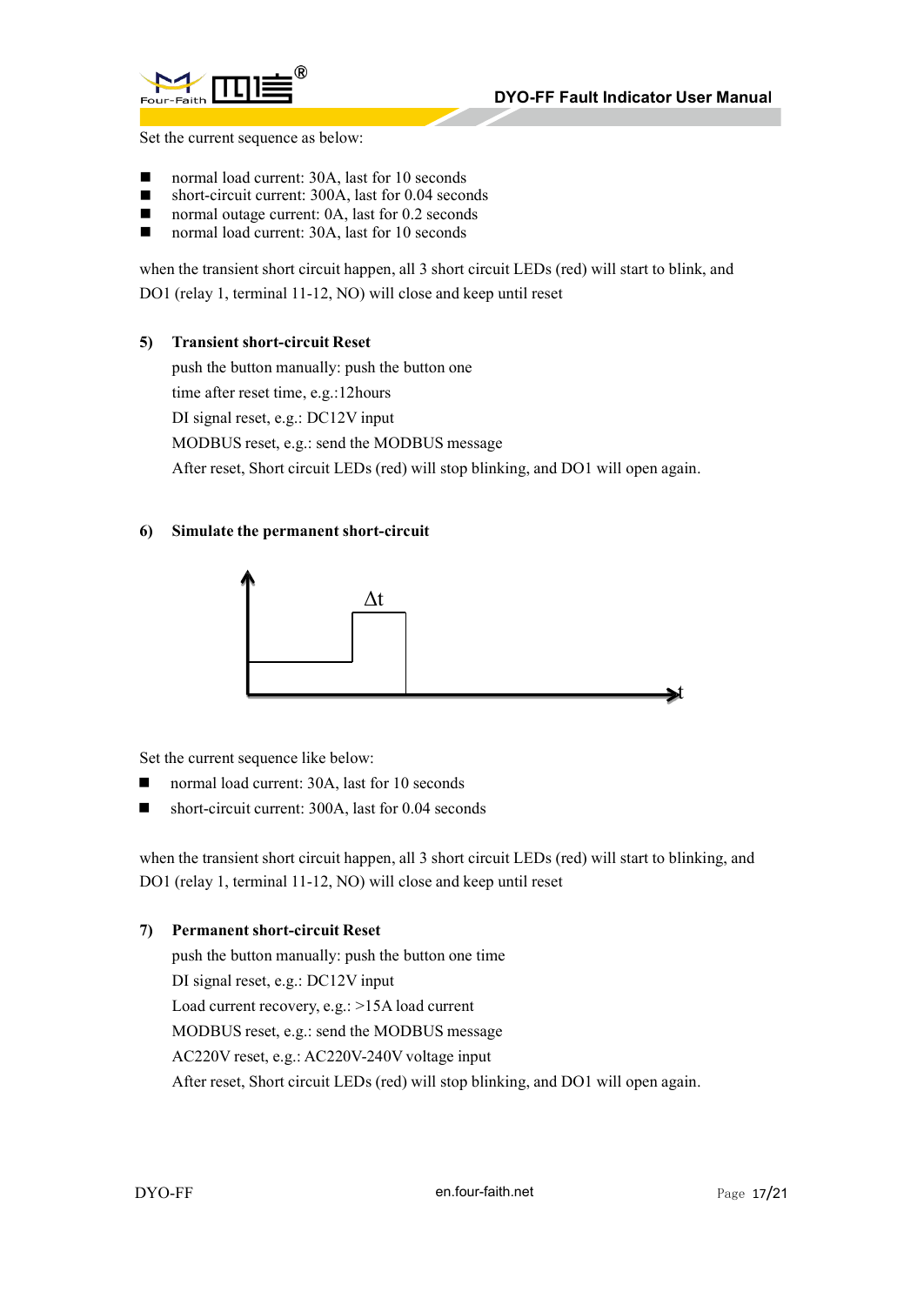

## <span id="page-17-0"></span>**3.3 Low BatteryAlarm Test**

When battery voltage is less than 3V, the display unit will indicate the fault by LED flashing (yellow). The LED will stop blinking after a new battery is replaced.

If the battery isremoved, the yellow LED will start to blink for a while, when the display unit is not connected to external DC power. The LED will blink all the time when the display unit is connected to external DC power and the voltage is less than 3V.

## <span id="page-17-1"></span>**3.4 Self-check Test**

When display unit is on the normal status (no fault or alarm), push the button, all 5 LEDs will blink, DO1/DO2 will close, after push the button again, the 5 LEDs will stop blinking and DO1/DO2 will open again.

## <span id="page-17-2"></span>**3.5 Connecting to RTU (SCADA)**

DO1: connect to RTU by 2 wires, when short-circuit happen, it will turn from open to close DO2: connect to RTU by 2 wires, when earth-fault happen, it will turn from open to close DI: connect to RTU by 2 wires, 9-38VDC signal will be sent by RTU to reset the display unit

## <span id="page-17-3"></span>**3.6 Communication**

### <span id="page-17-4"></span>**3.6.1 Communication Parameter**

Serial parameter: RS485, baud rate 9600, none parity, 8 data bits, 1 stop bits Default address: 1 Protocol: Modbus RTU

Note: When using communication function, the external DC adapter is absolutely necessary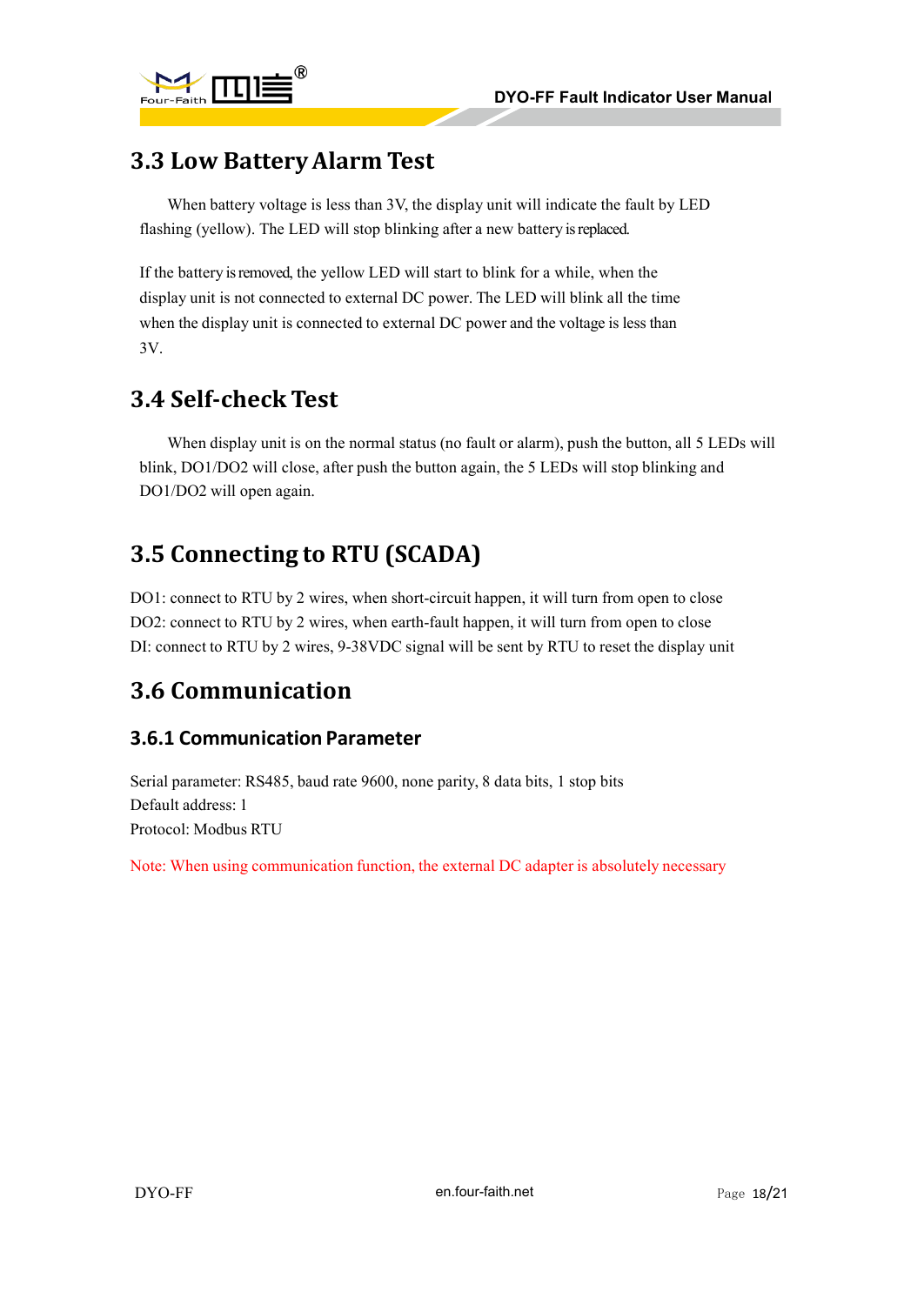



### <span id="page-18-0"></span>**3.6.2 Modbus Register**

| Register | Length         | Data                                  | Data        | Read/Write  | <b>Factor</b> |
|----------|----------------|---------------------------------------|-------------|-------------|---------------|
|          | (word)         |                                       | <b>Type</b> |             |               |
| 0x00     | $\overline{2}$ | Phase A Load Current                  | Int32       | $\mathbf R$ | 0.1           |
| 0x02     | $\overline{2}$ | <b>Phase B Load Current</b>           | Int32       | $\mathbf R$ | 0.1           |
| 0x04     | $\overline{2}$ | <b>Phase C Load Current</b>           | Int32       | $\mathbf R$ | 0.1           |
| 0x06     | $\overline{2}$ | <b>Earth-Fault Current</b>            | Int32       | $\mathbf R$ | 0.1           |
| 0x08     | $\overline{2}$ | <b>Battery Voltage</b>                | Int32       | $\mathbf R$ | 0.01          |
| 0x0A     | $\overline{2}$ | Temperature                           | Int32       | $\mathbf R$ | 1             |
| 0x0C     | $\overline{2}$ | Phase A permanent                     | Int32       | $\mathbf R$ | $\mathbf{1}$  |
|          |                | short circuit fault                   |             |             |               |
| 0x0E     | $\overline{2}$ | Phase B permanent                     | Int32       | $\mathbf R$ | $\mathbf{1}$  |
|          |                | short-circuit fault                   |             |             |               |
| 0x10     | $\overline{2}$ | Phase C permanent                     | Int32       | $\mathbf R$ | $\mathbf{1}$  |
|          |                | short-circuit fault                   |             |             |               |
| 0x12     | $\overline{2}$ | Phase A transient short-circuit fault | Int32       | $\mathbf R$ | $\mathbf{1}$  |
| 0x14     | $\overline{2}$ | Phase B transient short-circuit       | Int32       | $\mathbf R$ | $\mathbf{1}$  |
|          |                | fault                                 |             |             |               |
| 0x16     | $\overline{2}$ | Phase C transient short-circuit       | Int32       | $\mathbf R$ | $\mathbf{1}$  |
|          |                | fault                                 |             |             |               |
| 0x18     | $\overline{2}$ | Earth-fault alarm                     | Int32       | $\mathbf R$ | $\mathbf{1}$  |
| 0x1A     | $\overline{2}$ | Low battery alarm                     | Int32       | $\mathbf R$ | $\mathbf{1}$  |
| 0x1C(28) | $\overline{2}$ | signal input                          | Int32       | $\mathbf R$ | $\mathbf{1}$  |
| 0x1E(30) | $\overline{c}$ | AC220                                 | Int32       | $\mathbf R$ | $\mathbf{1}$  |
| 0x20(32) | $\overline{2}$ | Version                               | Int32       | $\mathbf R$ | $\mathbf{1}$  |

Note: The gray part  $(0x0118(280) - 0x017A(378)$  is just for internal R&D test.

|             | Length | Data                           | <b>Data</b> | Read/ | Factor |
|-------------|--------|--------------------------------|-------------|-------|--------|
|             | (word) |                                | <b>Type</b> | Write |        |
| 0x0100(256) | 2      | Reset time                     | Int32       | R/W   |        |
| 0x0102(258) | 2      | Short-circuit trip current     | Int32       | R/W   | 0.1    |
| 0x0104(260) | 2      | Short-circuit time             | Int32       | R/W   |        |
| 0x0106(262) | 2      | Earth-fault trip current       | Int32       | R/W   | 0.1    |
| 0x0108(264) | 2      | Earth-fault time               | Int32       | R/W   |        |
| 0x010A(266) | 2      | Charging time                  | Int32       | R/W   | 0.1    |
| 0x010C(268) | 2      | Maximum failure time           | Int32       | R/W   | 1      |
| 0x010E(270) | 2      | Flow setting                   | Int32       | R/W   | 0.1    |
| 0x0110(272) | 2      | No flow duration setting       | Int $32$    | R/W   |        |
| 0x0112(274) | 2      | Address                        | Int $32$    | R/W   |        |
| 0x0118(280) |        | IA Segmentation coefficient 1  | Uint16      | R/W   |        |
|             |        |                                |             |       |        |
| 0x0125(293) |        | IA Segmentation coefficient 14 | Uint16      | R/W   |        |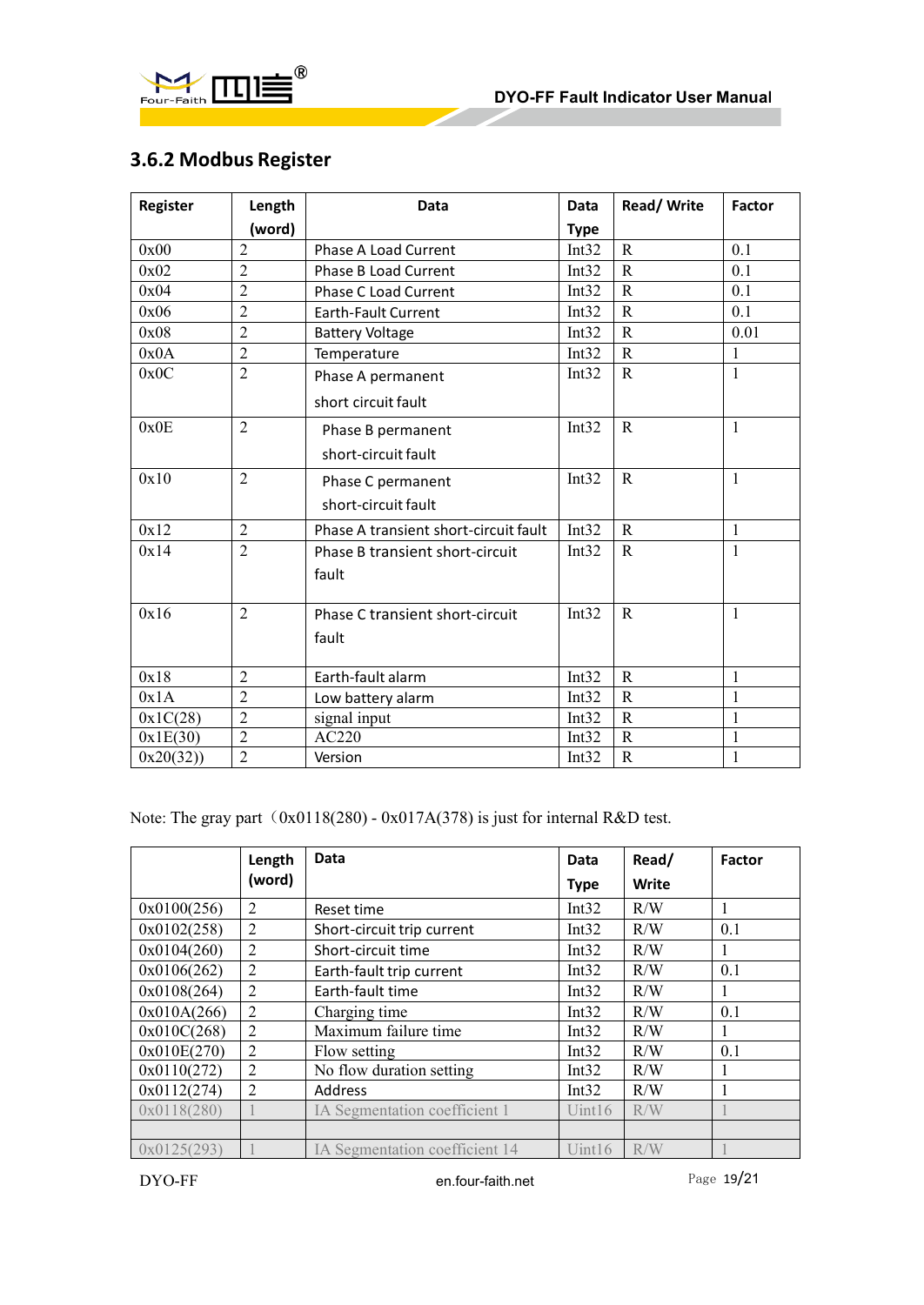

#### **DYO-FF Fault Indicator User Manual**

| 0x012C(300) |                | IB Segmentation coefficient 1        | Uint16 | R/W |      |
|-------------|----------------|--------------------------------------|--------|-----|------|
|             |                | .                                    |        |     |      |
| 0x0139(313) |                | IB Segmentation coefficient 14       | Uint16 | R/W |      |
| 0x0140(320) |                | IC Segmentation coefficient 1        | Uint16 | R/W |      |
|             |                | .                                    |        |     |      |
| 0x014D(333) |                | IC Segmentation coefficient 20       | Uint16 | R/W |      |
| 0x0154(340) |                | I0 Segmentation coefficient 1        | Uint16 | R/W |      |
|             |                | .                                    |        |     |      |
| 0x0159(359) |                | I0 Segmentation coefficient 6        | Uint16 | R/W |      |
| 0x0172(370) | $\overline{2}$ | Automatic calibration of three-      | Uint16 | W   | 0x85 |
|             |                | phase current                        |        |     |      |
| 0x017A(378) | $\overline{2}$ | Automatic calibration of earth-fault | Uint16 | W   | 0x85 |
|             |                | current                              |        |     |      |
| 0x0180(384) | 2              | Remote reset                         | Int32  | W   | 0x85 |
| 0x0188(392) | 2              | Remote restart                       | Int32  | W   | 0x85 |
| 0x0190(400) | 2              | Clearing factor                      | Int32  | W   | 0x85 |
| 0x01A0(416) | $\overline{2}$ | Online upgrade                       | Int32  | W   | 0x85 |

### <span id="page-19-0"></span>**3.6.3 Communication Message Examples**

#### **1) Read Measured Values**

short circuit sensors add 30A, earth-fault sensors add 30A, insert battery

```
Send: 01 03 00 00 00 0C 45 CF
Receive: 01 03 18 00 00 01 45 00 00 01 45 00 00 01 47 00 00 01 2F
00 00 01 5B 00 00 00 19 ED 10
Data Decoded:
01 45: 325, multiple 0.1, Phase A load current is 32.5A
01 45: 325, multiple 0.1, Phase B load current is 32.4A
01 47: 327, multiple 0.1, Phase C load current is 32.7A
01 2F: 303, multiple 0.1, Earth-fault current is 30.3A
01 5B: 347, multiple 0.01, Battery voltage is 3.47V
00 19: 25, multiple 1, Temperature of CPU is 25
```
#### **2) Read Digital Values**

No simulate any alarm

**Send: 01 03 00 00 00 06 C5 C8**

**Receive: 01 03 0C 00 00 00 00 00 00 00 00 00 00 00 00 93 70 Data Decoded:**

All data is 0

simulate Short circuit permanent fault and earth-fault, remove the battery

**Send: 01 03 00 0C 00 10 84 05**

**Receive: 01 03 20 00 00 00 01 00 00 00 01 00 00 00 01 00 00 00 00 00 00 00 00 00 00 00 00 00 00 00 01 00 00 00 01 88 DD**

#### **Data Decoded:**

**00 00 00 01 00 00 00 01 00 00 00 01: Phase A B C permanent fault 00 00 00 00 00 00 00 00 00 00 00 00: Phase A B C no permanent fault**

DYO-FF en.four-faith.net Page 20/21